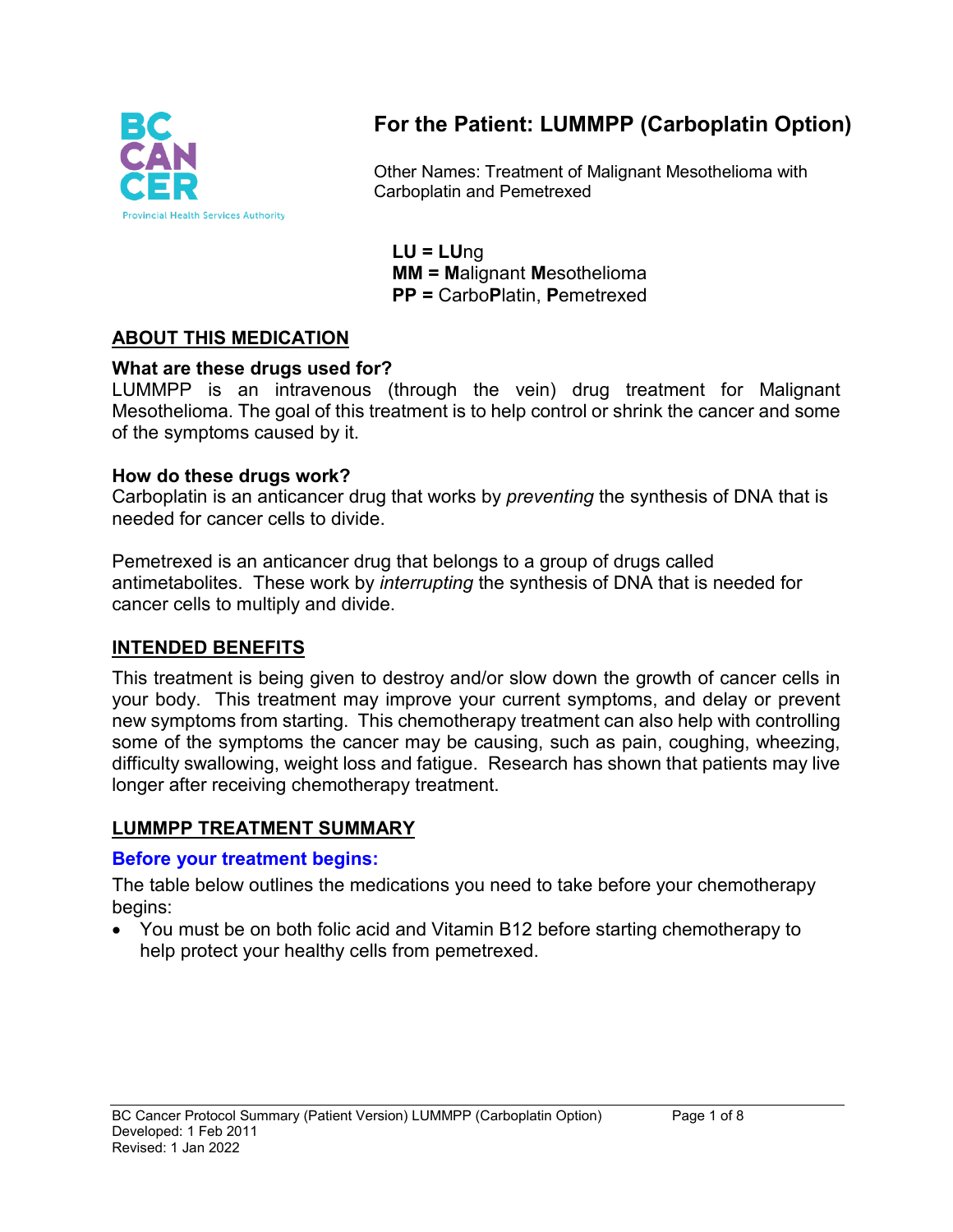| <b>MEDICATION</b>                           | <b>WHERE TO GET IT</b>                                                                 | <b>HOW TO TAKE IT</b>                                                                                                                                                             |
|---------------------------------------------|----------------------------------------------------------------------------------------|-----------------------------------------------------------------------------------------------------------------------------------------------------------------------------------|
| <b>Folic Acid 0.4 mg tablets</b>            | At your regular pharmacy,<br>without a prescription                                    | Take one tablet (0.4 mg) once<br>daily. Start one week before your<br>first treatment and stop three<br>weeks after your last treatment.                                          |
| Vitamin B12 1000 mcg<br>$(\mu g)$ injection | At your regular pharmacy,<br>behind the pharmacy<br>counter, without a<br>prescription | Your doctor or nurse will inject<br>this into your muscle once every<br>9 weeks. Start one week before<br>your first treatment and stop three<br>weeks after your last treatment. |

### **How are these drugs given?**

- Your treatment plan consists of up to 6 chemotherapy "cycles". Each cycle lasts 3 weeks (21 days).
- For each cycle, you will have the two medications given to you intravenously (through the vein) on Day 1.
	- **-** Pemetrexed is given first, and is given intravenously over 10 minutes.
	- **-** Carboplatin is given last, and is given intravenously over 30 minutes.

### **What will happen when I get my drugs?**

- A blood test is done within one month of starting treatment.
- A blood test is also done before Day 1 of each cycle.
- For the first two cycles of treatment, an additional blood test will be done once a week.
- The dose and timing of your chemotherapy may be changed based on your blood test results and/or other side effects.
- Your very first treatment will take longer than other treatments because a nurse will be reviewing the possible side effects of your chemotherapy plan and will discuss with you how to manage them. *It is a good idea to bring someone with you to your first chemotherapy appointment.*
- You will be given a prescription for anti-nausea medications (to be filled at your regular pharmacy). Please bring your anti-nausea medications with you for each treatment. Your nurse will tell you when to take the anti-nausea medication. You may also need to take your anti-nausea drugs at home after therapy. It is easier to prevent nausea than to treat it once it happens, so follow directions closely.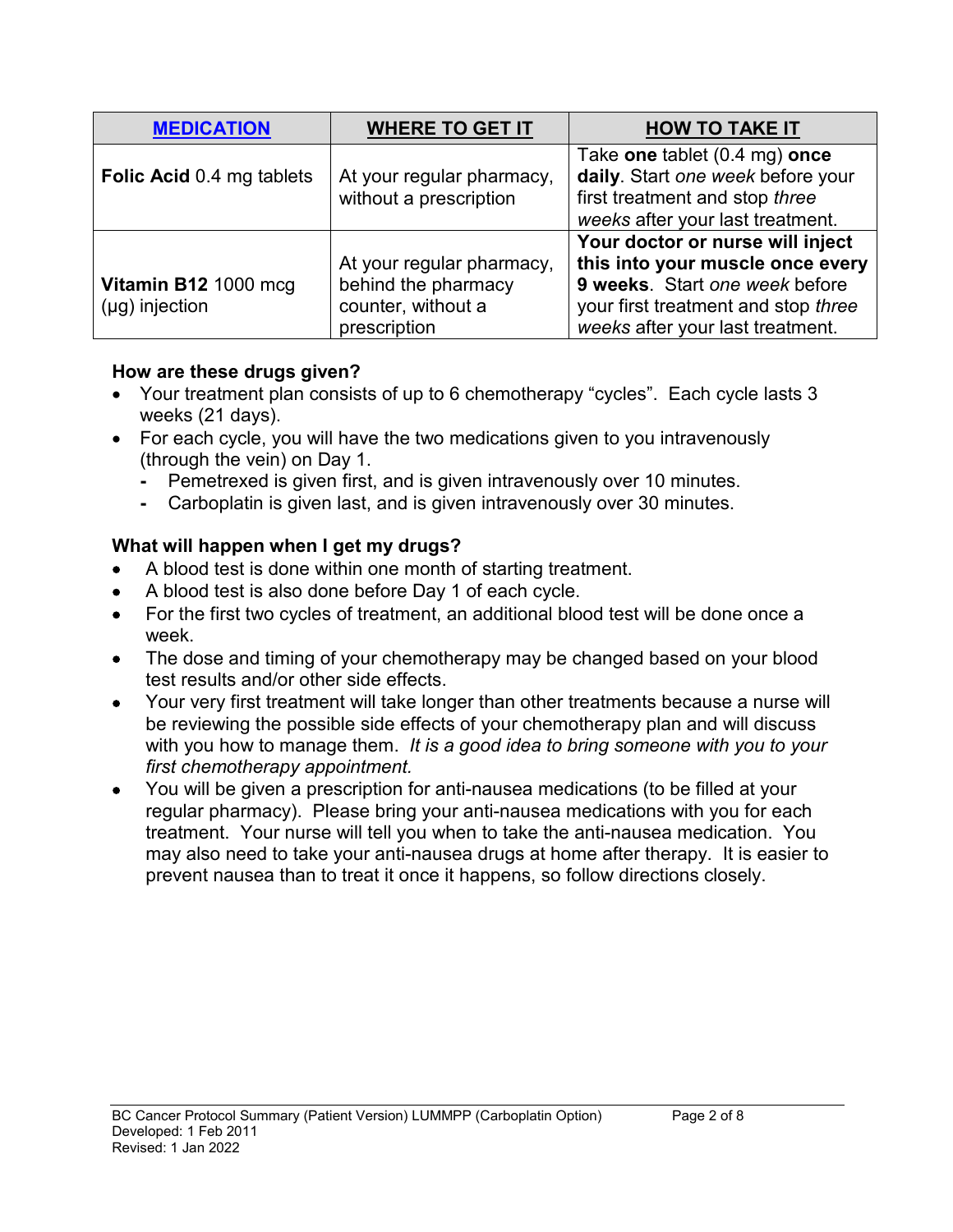### **LUMMPP TREATMENT PROTOCOL**

**Start Date: \_\_\_\_\_\_\_\_\_\_\_\_\_\_\_\_\_\_\_\_\_\_\_\_\_\_\_\_**

## **Cycle 1:**

| Day 1             | Day 2     | Day 3     | Day 4     | Day 5     | Day 6         | Day 7     |
|-------------------|-----------|-----------|-----------|-----------|---------------|-----------|
| Blood test,       | <b>No</b> | <b>No</b> | <b>No</b> | <b>No</b> | <b>No</b>     | <b>No</b> |
| Pemetrexed,       | chemo     | chemo     | chemo     | chemo     | chemo         | chemo     |
| Carboplatin       |           |           |           |           |               |           |
| Day 8             | Day 9     | Day 10    | Day 11    | Day 12    | Day 13        | Day 14    |
| <b>Blood test</b> | <b>No</b> | <b>No</b> | <b>No</b> | <b>No</b> | <b>No</b>     | <b>No</b> |
| No Chemo          | chemo     | chemo     | chemo     | chemo     | chemo         | chemo     |
| Day 15            | Day 16    | Day 17    | Day 18    | Day 19    | <b>Day 20</b> | Day 21    |
| <b>Blood test</b> | <b>No</b> | <b>No</b> | <b>No</b> | <b>No</b> | <b>No</b>     | <b>No</b> |
| No Chemo          | chemo     | chemo     | chemo     | chemo     | chemo         | chemo     |

**This 21-day cycle will repeat up to 5 more times**

**(weekly blood tests may not be required after Cycle #2 – this will be up to your oncologist)**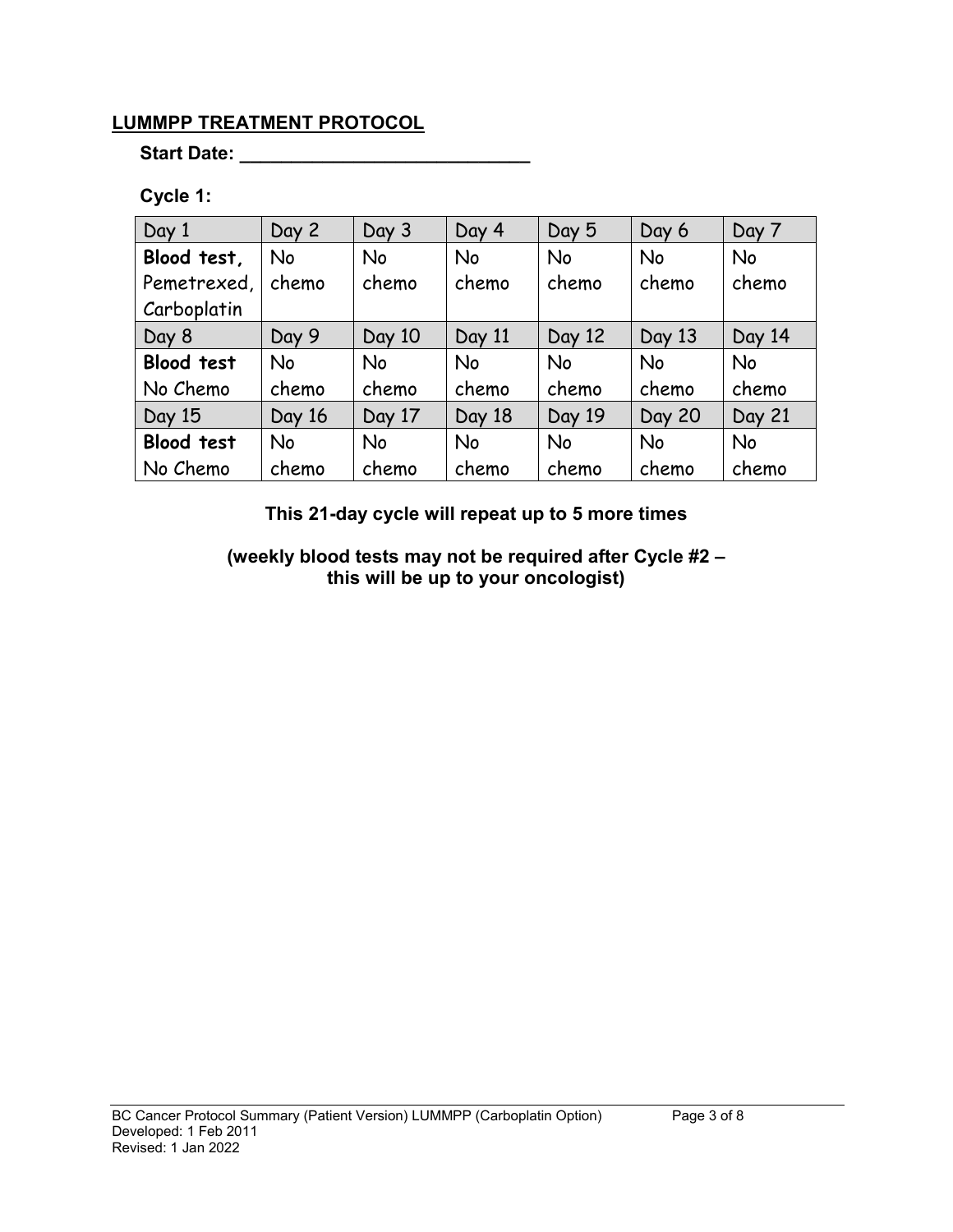# **CHEMOTHERAPY SIDE EFFECTS AND MANAGEMENT**

### **Are there any risks?**

• Unexpected and unlikely side effects can occur with any drug treatment. The ones listed below are particularly important for you to be aware of.

| <b>SERIOUS SIDE EFFECTS</b>                                                                                                                                                                                                                                                                            | How common<br>is it? | <b>MANAGEMENT</b>                                                                                                                                                                                                                                                                                                                                                                                 |
|--------------------------------------------------------------------------------------------------------------------------------------------------------------------------------------------------------------------------------------------------------------------------------------------------------|----------------------|---------------------------------------------------------------------------------------------------------------------------------------------------------------------------------------------------------------------------------------------------------------------------------------------------------------------------------------------------------------------------------------------------|
| Your white blood cells will<br>decrease a few days after<br>your treatment. They usually<br>return to normal in 2-3 weeks.<br>White blood cells protect your<br>body by fighting bacteria<br>(germs) that cause infection.<br>When they are low, you are at<br>greater risk of having an<br>infection. | Common               | To help prevent infection:<br>Wash your hands often and always after using the bathroom.<br>Take care of your skin and mouth by gently washing regularly.<br>Avoid crowds and people who are sick.<br>Call your doctor <i>immediately</i> at the first sign of an <i>infection</i><br>such as fever (over 100°F or 38°C by an oral thermometer), chills,<br>cough or burning when you pass urine. |
| Your platelets may decrease<br>during or after your treatment<br>They will return to normal after<br>your last treatment. Platelets<br>help to make your blood clot<br>when you hurt yourself. You<br>may bruise or bleed more<br>easily than usual.                                                   | Common               | To help prevent bleeding problems:<br>Try not to bruise, cut or burn yourself.<br>Clean your nose by blowing gently, do not pick your nose.<br>Avoid constipation.<br>Brush your teeth gently with a soft toothbrush as your gums may<br>bleed more easily. Maintain good oral hygiene.<br>Avoid taking ASA (eg: ASPIRIN®) or Ibuprofen (eg: ADVIL®), unless<br>prescribed by your doctor.        |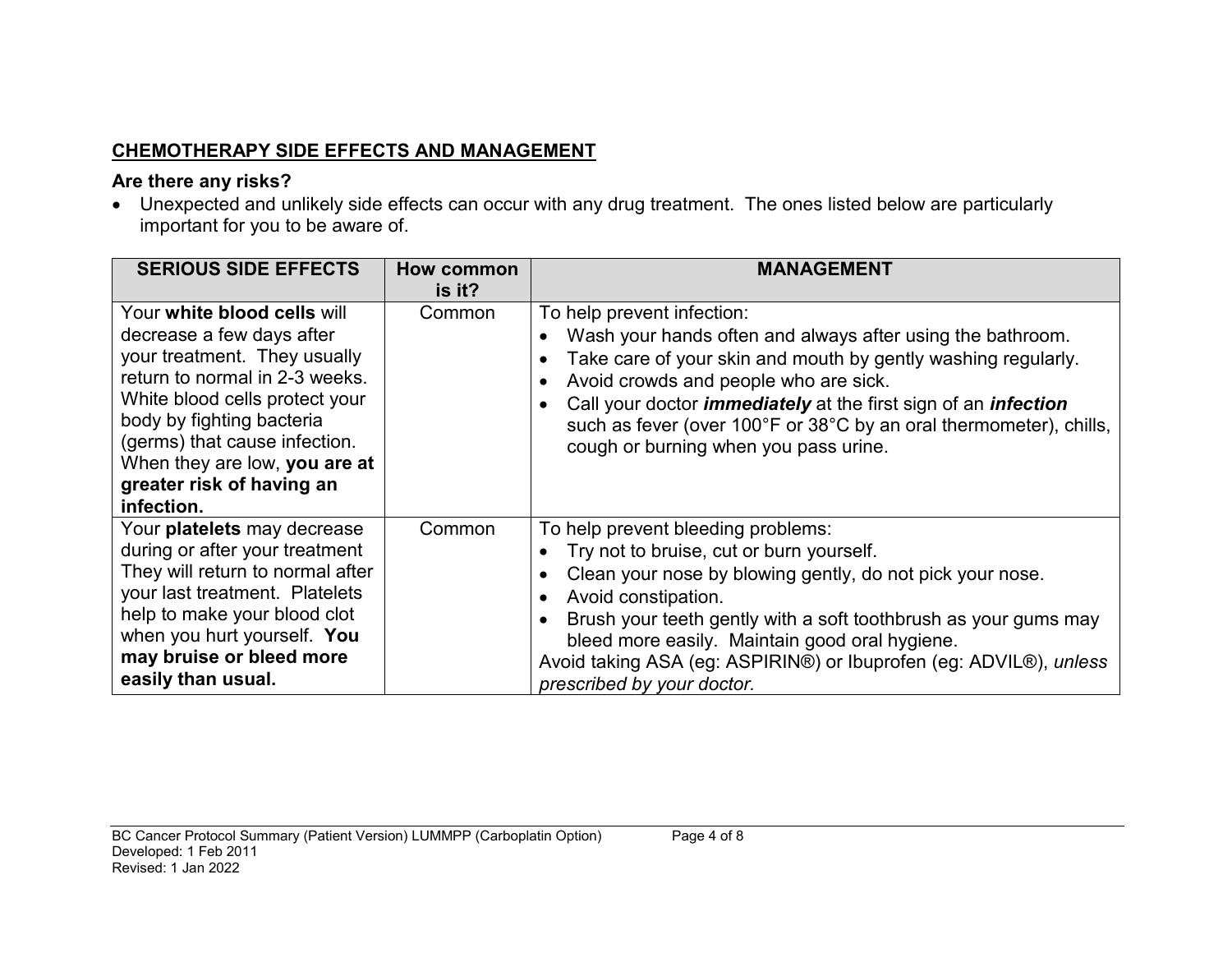| <b>OTHER SIDE EFFECTS</b>                                                                                                    | <b>How Common</b><br>Is It? | <b>MANAGEMENT</b>                                                                                                                                                                                                                                                                                                                                           |
|------------------------------------------------------------------------------------------------------------------------------|-----------------------------|-------------------------------------------------------------------------------------------------------------------------------------------------------------------------------------------------------------------------------------------------------------------------------------------------------------------------------------------------------------|
| Nausea and vomiting may<br>occur after your treatment and<br>may last for 24 hours.                                          | <b>Very Common</b>          | You will be given a prescription for anti-nausea drug(s) to take before<br>your chemotherapy treatment and/or at home. It is easier to prevent<br>nausea than to treat it once it has happened, so follow directions<br>closely.<br>Drink plenty of liquids.<br>Eat and drink often in small amounts.<br>Try the ideas in "Food Choices to Control Nausea". |
| <b>Tiredness</b> and lack of energy<br>may occur.                                                                            | Very Common                 | Do not drive a car or operate machinery if you are feeling tired.<br>$\bullet$<br>Try the ideas in "Your Bank of Energy Savings: How People with<br>$\bullet$<br>Cancer can Handle Fatigue".                                                                                                                                                                |
| Loss of appetite and weight<br>loss may sometimes occur<br>and may persist after<br>discontinuation of pemetrexed.           | Common                      | Try the ideas in "Food Ideas to Help with Decreased Appetite".                                                                                                                                                                                                                                                                                              |
| <b>Skin rashes may sometimes</b><br>occur.                                                                                   | Common                      | You will be given dexamethasone, a steroid which will help decrease<br>your chance of having a rash. A mild rash may still occur. To help<br>itching:<br>You can use calamine lotion.<br>If very irritating, call your doctor during office hours.<br>Otherwise make sure to mention it at your next visit.                                                 |
| Chest pain may occur a few<br>days after you receive<br>pemetrexed. This usually will<br>occur in the area of your<br>tumor. | Uncommon                    | Take acetaminophen (eg: TYLENOL®) every 4-6 hours as<br>$\bullet$<br>needed, up to a maximum of 4 g (4000 mg) per day. Start as<br>soon as possible once the pain begins.                                                                                                                                                                                   |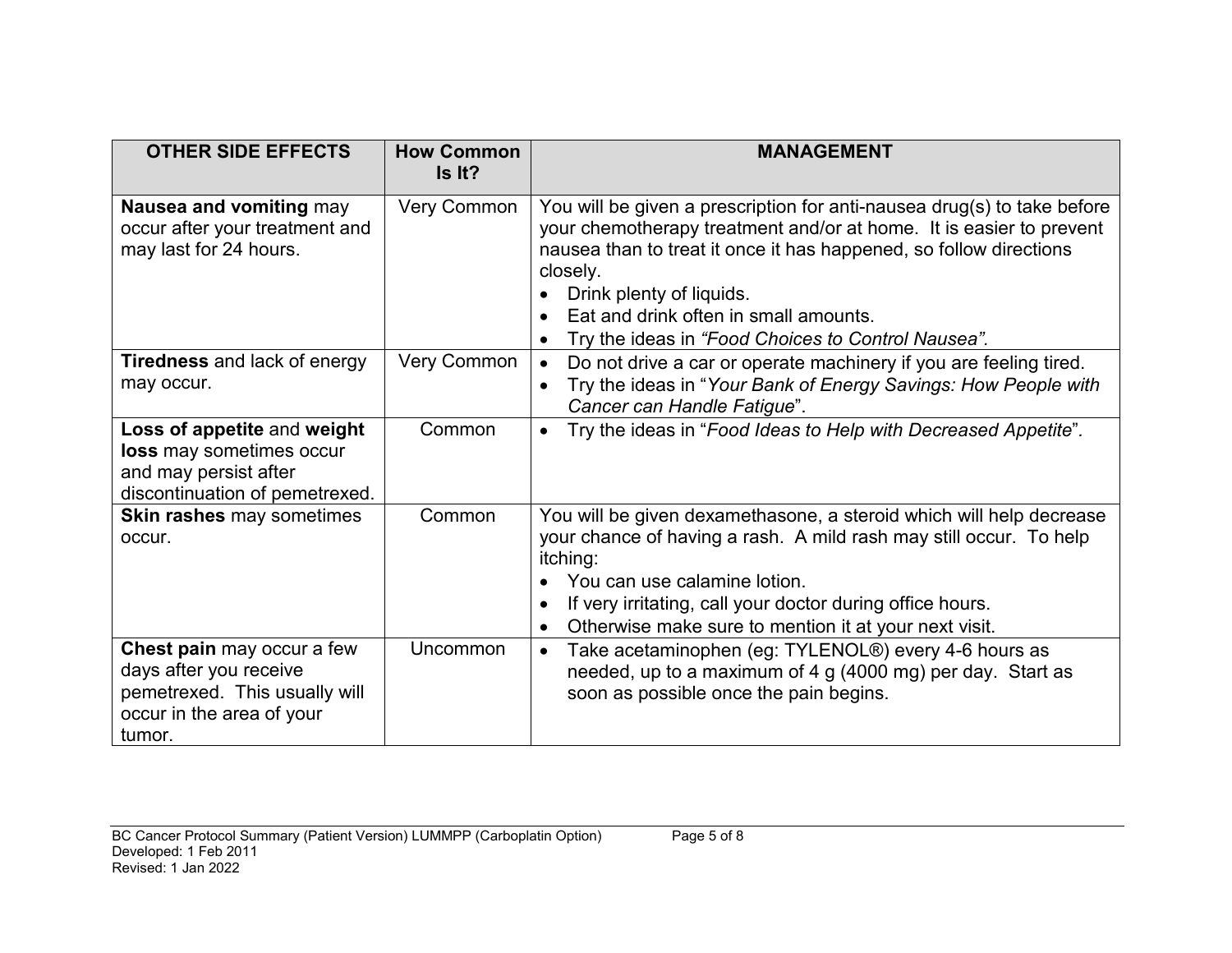| <b>OTHER SIDE EFFECTS</b>                                                                                                                                                                                         | <b>How Common</b><br>Is It? | <b>MANAGEMENT</b>                                                                                                                                                                                                                                                                                                                                                                                                                                              |
|-------------------------------------------------------------------------------------------------------------------------------------------------------------------------------------------------------------------|-----------------------------|----------------------------------------------------------------------------------------------------------------------------------------------------------------------------------------------------------------------------------------------------------------------------------------------------------------------------------------------------------------------------------------------------------------------------------------------------------------|
| Pain or tenderness may<br>occur where the needle was<br>placed in your vein.                                                                                                                                      | Uncommon                    | Apply cool compresses or soak in cool water for 15-20 minutes<br>several times a day.                                                                                                                                                                                                                                                                                                                                                                          |
| <b>Diarrhea</b> may sometimes<br>occur.                                                                                                                                                                           | Uncommon                    | To help diarrhea:<br>Drink plenty of liquids.<br>Eat and drink often in small amounts.<br>Avoid high fibre foods<br>as outlined in "Food Ideas to Help with Diarrhea during<br>Chemotherapy".                                                                                                                                                                                                                                                                  |
| Sore mouth may sometimes<br>occur a few days after<br>treatment. Mouth sores can<br>occur on the tongue, the sides<br>of the mouth or in the throat.<br>Mouth sores or bleeding gums<br>can lead to an infection. | Uncommon                    | Brush your teeth gently after eating and at bedtime with a very<br>$\bullet$<br>soft toothbrush. If your gums bleed, use gauze instead of a<br>brush. Use baking soda instead of toothpaste.<br>Make a mouthwash with $\frac{1}{2}$ teaspoon baking soda or salt in 1 cup<br>warm water and rinse several times a day.<br>Try soft, bland foods like puddings, milkshakes and cream soups.<br>Avoid spicy, crunchy or acidic food, and very hot or cold foods. |
| <b>Hair loss</b> is rare. If there is<br>hair loss, your hair will grow<br>back once you stop treatment.<br>Colour and texture may<br>change.                                                                     | Rare                        | Use a gentle shampoo and soft brush.<br>Care should be taken with use of hair spray, bleaches, dyes and<br>perms.                                                                                                                                                                                                                                                                                                                                              |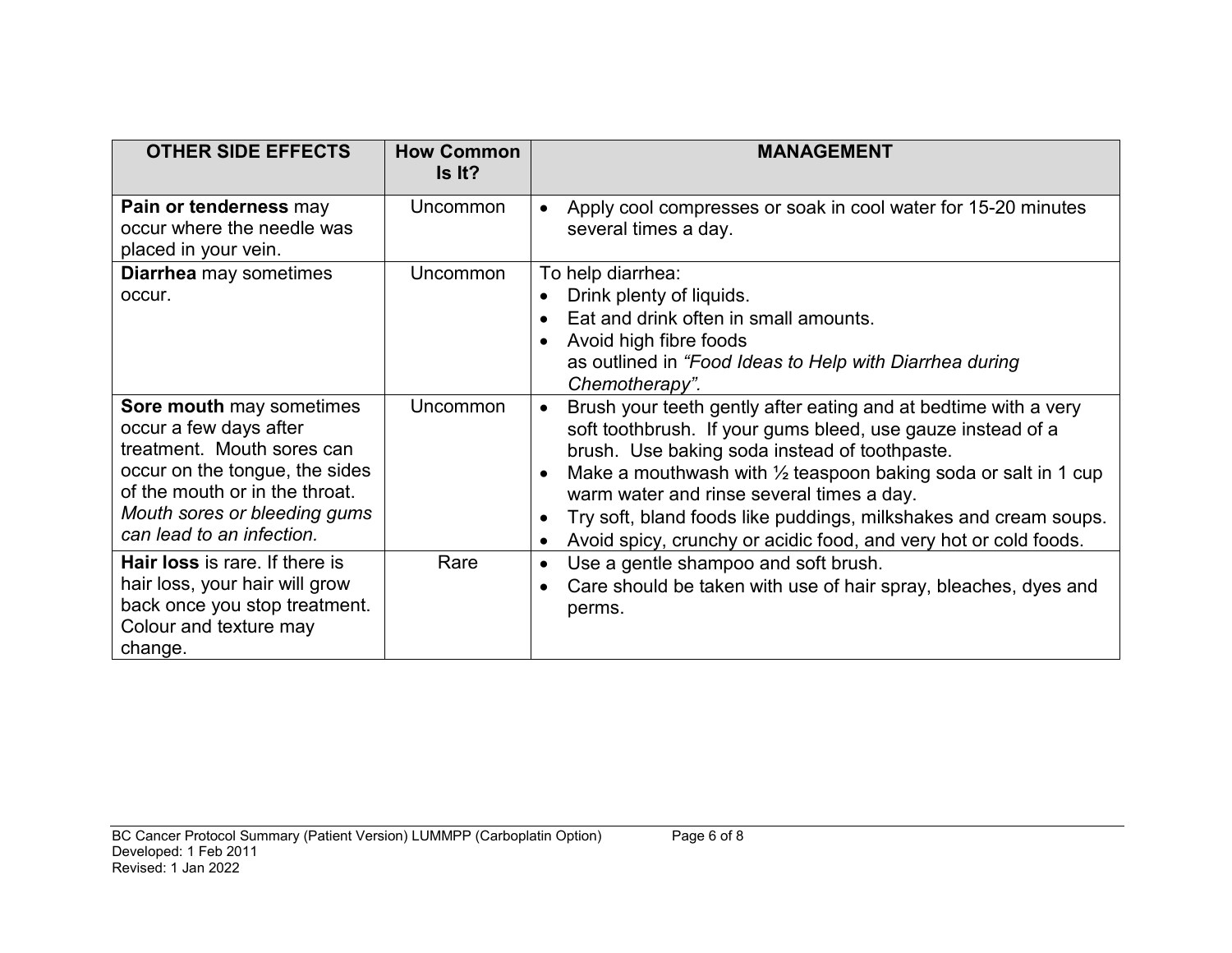## **INSTRUCTIONS FOR THE PATIENT**

# **What other drugs can interact with LUMMPP?**

- Other drugs such as phenytoin (DILANTIN®), warfarin (COUMADIN®) and ibuprofen (ADVIL®) may interact with LUMMPP. Tell your doctor if you are taking these or other drugs as you may need extra blood tests, your dose may need to be changed or your treatment may need to be held for a few days.
- Check with your doctor or pharmacist before you start taking any new prescription or non-prescription drugs.

# **Other important things to know:**

- The drinking of alcohol (in small amounts) does not appear to affect the safety or usefulness of this treatment.
- This treatment may cause sterility in men and menopause in women. If you plan to have children, discuss this with your doctor before starting treatment.
- This treatment may damage sperm and may cause harm to the baby if used during pregnancy. It is best to use *birth control* while you are undergoing treatment and for *3 months afterwards*. Tell your doctor right away if you or your partner becomes pregnant. Do not breast feed during treatment.
- Tell all doctors or dentists you see that you being treated with carboplatin and pemetrexed before you receive treatment of any form.

# **SEE YOUR DOCTOR OR GET EMERGENCY HELP IMMEDIATELY IF YOU HAVE:**

- Signs of an **infection** such as fever (over 100°F or 38°C by an oral thermometer), shaking chills, severe soar throat, productive cough, pain or burning when you pass urine, cloudy or foul smelling urine.
- Signs of **bleeding problems** such as black, tarry stools; blood in urine; pinpoint red spots on skin; extensive brusing.
- Signs of an **allergic reaction** soon after a treatment including dizziness, fast heart beat, face swelling or breathing problems.
- Signs of a **blood clot** such as tenderness or hardness over a vein, calf swelling and tenderness, sudden onset of cough, chest pain or shortness of breath.

### **SEE YOUR DOCTOR AS SOON AS POSSIBLE (DURING OFFICE HOURS) IF YOU HAVE:**

- **Stomach pain** not controlled by antacids or acetaminophen.
- **Changes in eyesight**.
- Signs of **kidney problems** such as lower back or side pain, swelling of feet or lower legs.
- Signs of **anemia** such as unusual tiredness or weakness.
- Signs of **liver problems** such as yellow eyes or skin, white or clay-coloured stools.
- Signs of **lung problems** such as shortness of breath, wheezing or coughing.
- **Skin rash** or **itching**.